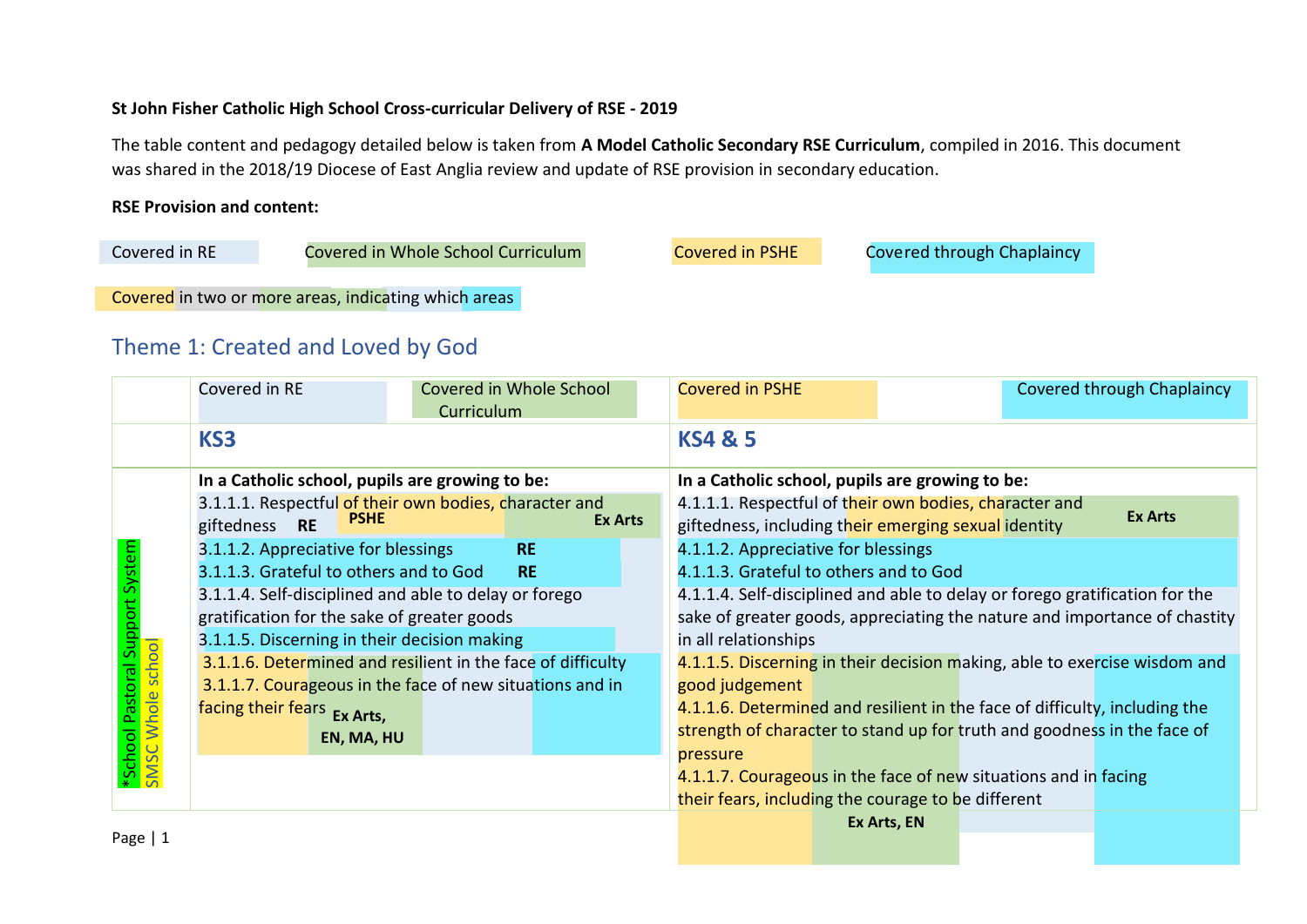|                                                                                               | Covered in RE                                                                                                                   | Covered in Whole School                                                                                                                                                                                                                                                                                                                                                                                                                                                                                                                                                                                                             |  | <b>Covered in PSHE</b>                                                                                                                                                                                                                                                                                                                                                                                                                                                                                                                                                                                                                                                                                                                    | <b>Covered through Chaplaincy</b>                                                                                                              |
|-----------------------------------------------------------------------------------------------|---------------------------------------------------------------------------------------------------------------------------------|-------------------------------------------------------------------------------------------------------------------------------------------------------------------------------------------------------------------------------------------------------------------------------------------------------------------------------------------------------------------------------------------------------------------------------------------------------------------------------------------------------------------------------------------------------------------------------------------------------------------------------------|--|-------------------------------------------------------------------------------------------------------------------------------------------------------------------------------------------------------------------------------------------------------------------------------------------------------------------------------------------------------------------------------------------------------------------------------------------------------------------------------------------------------------------------------------------------------------------------------------------------------------------------------------------------------------------------------------------------------------------------------------------|------------------------------------------------------------------------------------------------------------------------------------------------|
|                                                                                               |                                                                                                                                 | Curriculum                                                                                                                                                                                                                                                                                                                                                                                                                                                                                                                                                                                                                          |  |                                                                                                                                                                                                                                                                                                                                                                                                                                                                                                                                                                                                                                                                                                                                           |                                                                                                                                                |
|                                                                                               | KS3                                                                                                                             |                                                                                                                                                                                                                                                                                                                                                                                                                                                                                                                                                                                                                                     |  | <b>KS4 &amp; 5</b>                                                                                                                                                                                                                                                                                                                                                                                                                                                                                                                                                                                                                                                                                                                        |                                                                                                                                                |
| <b>Theme 1</b>                                                                                | KS3                                                                                                                             |                                                                                                                                                                                                                                                                                                                                                                                                                                                                                                                                                                                                                                     |  | <b>KS3 &amp; 4</b>                                                                                                                                                                                                                                                                                                                                                                                                                                                                                                                                                                                                                                                                                                                        |                                                                                                                                                |
|                                                                                               | <b>Pupils will be taught:</b>                                                                                                   |                                                                                                                                                                                                                                                                                                                                                                                                                                                                                                                                                                                                                                     |  | <b>Pupils will be taught:</b>                                                                                                                                                                                                                                                                                                                                                                                                                                                                                                                                                                                                                                                                                                             |                                                                                                                                                |
| Religious understanding of the human person; loving myself<br>*School Pastoral Support System | and artificial methods of managing fertility<br>they should have for themselves<br>behaviour and how to inform their conscience | 3.1.2.1. To appreciate sensual pleasure as a gift from God<br>3.1.2.2. To recognise that sexuality is a God-given gift and<br>that sexual intercourse is the most intimate expression of<br>human love and should be delayed until marriage<br>3.1.2.3. The Church's teaching on the morality of natural<br>3.1.2.4. Understand the need for reflection to facilitate<br>personal growth and the role prayer can play in this<br><b>Ex Arts HU</b><br>3.1.2.5. Understand that their uniqueness, value and<br>dignity derive from God and hence recognise the respect<br>3.1.2.6. Recognise that they are responsible for their own |  | 4.1.2.1. To appreciate sensual pleasure as a gift from God and<br>the difference between sensual and sexual pleasure;<br>4.1.2.2. The concept of fasts and feasts and the importance of<br>self-discipline and moderation<br>4.1.2.3. To recognise that sexuality is a God-given gift and that<br>sexual intercourse is the most intimate expression of human<br>love and should be delayed until marriage, building on<br>learning at KS3<br>4.1.2.4. The Church's teaching on the morality of natural and<br>artificial methods of managing fertility, building on learning at KS3<br>4.1.2.5. That giving time to prayer and reflection is a way of<br>as deepening their relationship with God.<br>character of conscientious demands | growing in understanding of themselves and their own character, as well<br>4.1.2.6. The methods of informing one's conscience and the absolute |
|                                                                                               |                                                                                                                                 |                                                                                                                                                                                                                                                                                                                                                                                                                                                                                                                                                                                                                                     |  |                                                                                                                                                                                                                                                                                                                                                                                                                                                                                                                                                                                                                                                                                                                                           |                                                                                                                                                |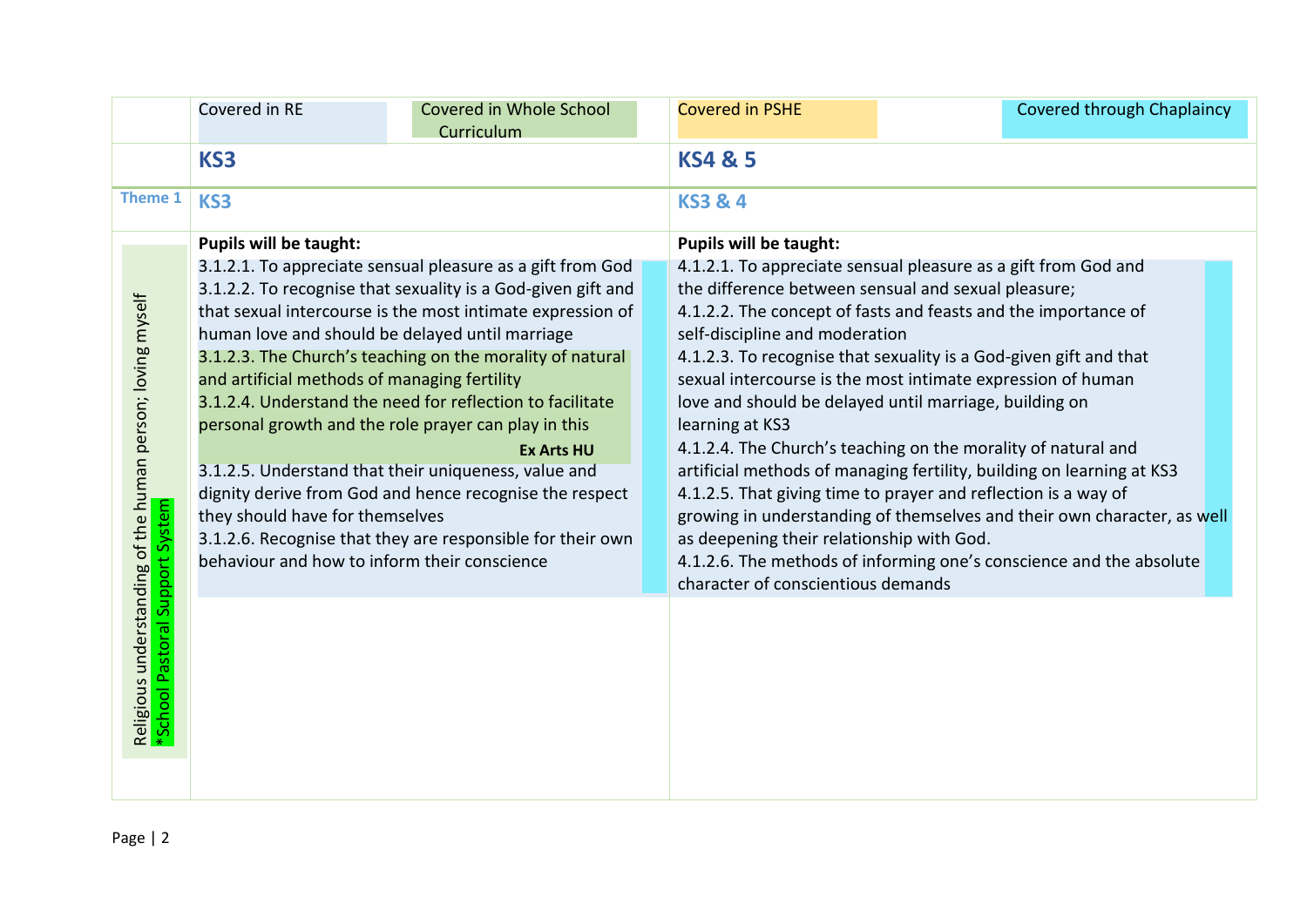|                                                                                                           | Covered in RE                                                                                                                                                                                                                                                                                                                                                                                                                                                                                                                                                                                                                                                                            | Curriculum | Covered in Whole School | <b>Covered in PSHE</b>                                                                                                                                |  | <b>Covered through Chaplaincy</b>                                                                                                                                                                                                                                                                                                                                                                                                                                        |  |
|-----------------------------------------------------------------------------------------------------------|------------------------------------------------------------------------------------------------------------------------------------------------------------------------------------------------------------------------------------------------------------------------------------------------------------------------------------------------------------------------------------------------------------------------------------------------------------------------------------------------------------------------------------------------------------------------------------------------------------------------------------------------------------------------------------------|------------|-------------------------|-------------------------------------------------------------------------------------------------------------------------------------------------------|--|--------------------------------------------------------------------------------------------------------------------------------------------------------------------------------------------------------------------------------------------------------------------------------------------------------------------------------------------------------------------------------------------------------------------------------------------------------------------------|--|
|                                                                                                           | KS3                                                                                                                                                                                                                                                                                                                                                                                                                                                                                                                                                                                                                                                                                      |            |                         | <b>KS4 &amp; 5</b>                                                                                                                                    |  |                                                                                                                                                                                                                                                                                                                                                                                                                                                                          |  |
| Theme 1                                                                                                   | KS3                                                                                                                                                                                                                                                                                                                                                                                                                                                                                                                                                                                                                                                                                      |            |                         | <b>KS4&amp;5</b>                                                                                                                                      |  |                                                                                                                                                                                                                                                                                                                                                                                                                                                                          |  |
|                                                                                                           | <b>Pupils will be taught:</b><br><b>Me</b>                                                                                                                                                                                                                                                                                                                                                                                                                                                                                                                                                                                                                                               |            |                         | <b>Pupils will be taught:</b><br>Me                                                                                                                   |  |                                                                                                                                                                                                                                                                                                                                                                                                                                                                          |  |
| Pastoral Support System<br>Me, my body and my health<br>*School Pastoral Support Sys<br>SMSC Whole school | 3.1.3.1. To recognise their personal strengths<br>3.1.3.2. To distinguish 'needs' from 'wants'<br>3.1.3.3. They have a right not to have an intimate<br>relationship until the appropriate time and that any level<br>of intimacy which makes them feel uncomfortable is<br>never appropriate<br><b>My body</b><br>3.1.3.4. To appreciate all five senses and to be able to<br>separate sensuality from sexuality<br>3.1.3.5. There are many different body shapes, sizes and<br>physical attributes<br>3.1.3.6. Media portrayals of the human body may present<br>a false ideal of bodily perfection which does not reflect<br>real life and can have negative impact on the individual |            | Ex Arts, EN             | for development<br>a growing sense of purpose for their lives<br>My body<br>of idealised and artificial body shapes<br>procedures<br><b>My health</b> |  | 4.1.3.1. To evaluate their own personal strengths and areas, sc<br><b>HU</b><br>4.1.3.2. How virtues, values, attitudes and beliefs can drive<br><b>MFL</b><br>4.1.3.3. The influences on their body image including the media's portrayal<br>4.1.3.4. The health risks and issues related to this, including cosmetic<br>4.1.3.5. To take increased responsibility for monitoring their<br>own health (including testicular and breast self-examination)<br>Ex Arts, Sc |  |
|                                                                                                           | <b>My Health</b>                                                                                                                                                                                                                                                                                                                                                                                                                                                                                                                                                                                                                                                                         |            |                         |                                                                                                                                                       |  |                                                                                                                                                                                                                                                                                                                                                                                                                                                                          |  |
|                                                                                                           | 3.1.3.7. How to take care of their body and the<br>importance of taking increased responsibility for their<br>own personal hygiene                                                                                                                                                                                                                                                                                                                                                                                                                                                                                                                                                       |            | Ex Arts, SC MFL         |                                                                                                                                                       |  |                                                                                                                                                                                                                                                                                                                                                                                                                                                                          |  |
|                                                                                                           |                                                                                                                                                                                                                                                                                                                                                                                                                                                                                                                                                                                                                                                                                          |            |                         |                                                                                                                                                       |  |                                                                                                                                                                                                                                                                                                                                                                                                                                                                          |  |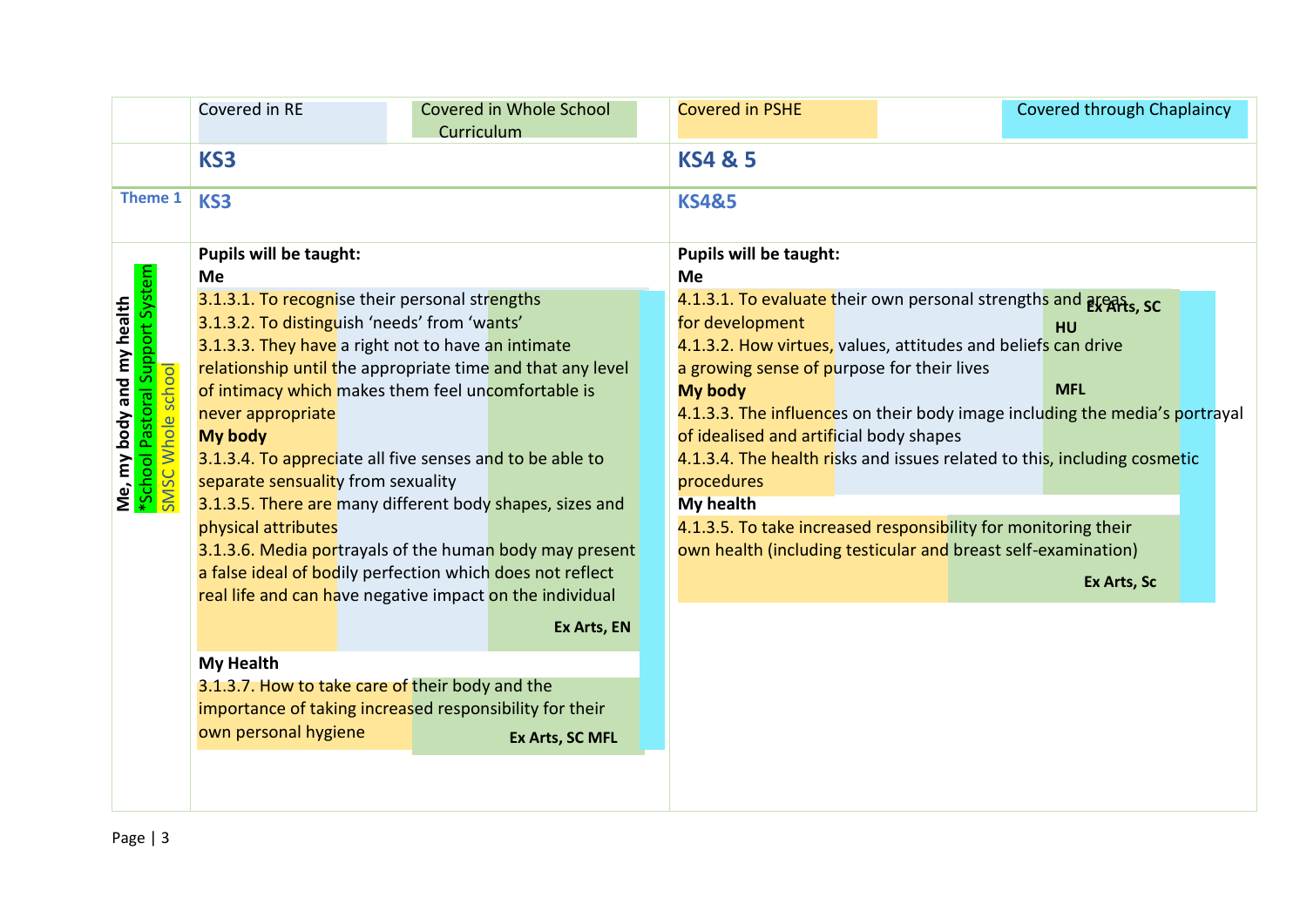|                                                                                        | Covered in RE                         | Covered in Whole School<br>Curriculum                     | <b>Covered in PSHE</b>                                          | Covered through Chaplaincy |  |
|----------------------------------------------------------------------------------------|---------------------------------------|-----------------------------------------------------------|-----------------------------------------------------------------|----------------------------|--|
|                                                                                        | KS3                                   |                                                           | <b>KS4 &amp; 5</b>                                              |                            |  |
| Theme 1                                                                                | KS3                                   |                                                           | <b>KS4 &amp; 5</b>                                              |                            |  |
|                                                                                        | <b>Pupils will be taught:</b>         |                                                           | <b>Pupils will be taught:</b>                                   |                            |  |
|                                                                                        | <b>Emotional well-being</b>           |                                                           | <b>Emotional well-being</b>                                     |                            |  |
|                                                                                        |                                       | 3.1.4.1. How to develop self-confidence and self-esteem   | 4.1.4. 1. The characteristics of emotional and mental health,   |                            |  |
|                                                                                        |                                       | 3.1. 4.2. That all aspects of health can be affected by   | including stress, anxiety and depression, self-harm and         |                            |  |
|                                                                                        | choices made in sex and relationships | Ex Arts, MA, EN                                           | suicide and their potential impact on self and others           |                            |  |
| and attitudes                                                                          |                                       | 3.1.4.3. The importance and benefits of delaying sexual   | 4.1.4.2. The importance and benefits of delaying sexual         |                            |  |
|                                                                                        | intercourse until ready               |                                                           | intercourse until ready, considering the idea of                |                            |  |
| System                                                                                 |                                       | 3.1.4.4. There are different emotions which may emerge    | appropriateness and the importance of marriage                  |                            |  |
|                                                                                        |                                       | in relation to change and loss and strategies to manage   | 4.1.4.3. Strategies for managing mental health and              |                            |  |
| Support                                                                                | them                                  |                                                           | emotional well-being                                            | <b>Ex Arts</b>             |  |
|                                                                                        |                                       | 3.1.4.5. How to develop the skills needed to identify and | 4.1.4.4. How to develop the skills needed to identify and       |                            |  |
| Emotional well-being a<br><mark>*School Pastoral Support S</mark><br>SMSC Whole school |                                       | resist peer and other types of pressure to conform        | resist peer and other types of pressure to conform              | MA, EN                     |  |
|                                                                                        |                                       | Ex Arts, MA,                                              |                                                                 |                            |  |
|                                                                                        |                                       | 3.1.4.6. The concepts of sexual identity, gender identity | <b>Attitudes</b>                                                |                            |  |
|                                                                                        | and sexual orientation                |                                                           | 4.1.4.5. To recognise, clarify and if necessary challenge their |                            |  |
|                                                                                        |                                       |                                                           | values, attitudes and beliefs and to understand how these       |                            |  |
|                                                                                        | <b>Attitudes</b>                      |                                                           | influence their choices                                         |                            |  |
|                                                                                        |                                       | 3.1.4.7. To recognise, clarify and if necessary challenge |                                                                 |                            |  |
|                                                                                        |                                       | their values, attitudes and beliefs and to understand how |                                                                 |                            |  |
|                                                                                        | these influence their choices         | Ex Arts, EN                                               |                                                                 |                            |  |
|                                                                                        |                                       |                                                           |                                                                 |                            |  |
|                                                                                        |                                       |                                                           |                                                                 |                            |  |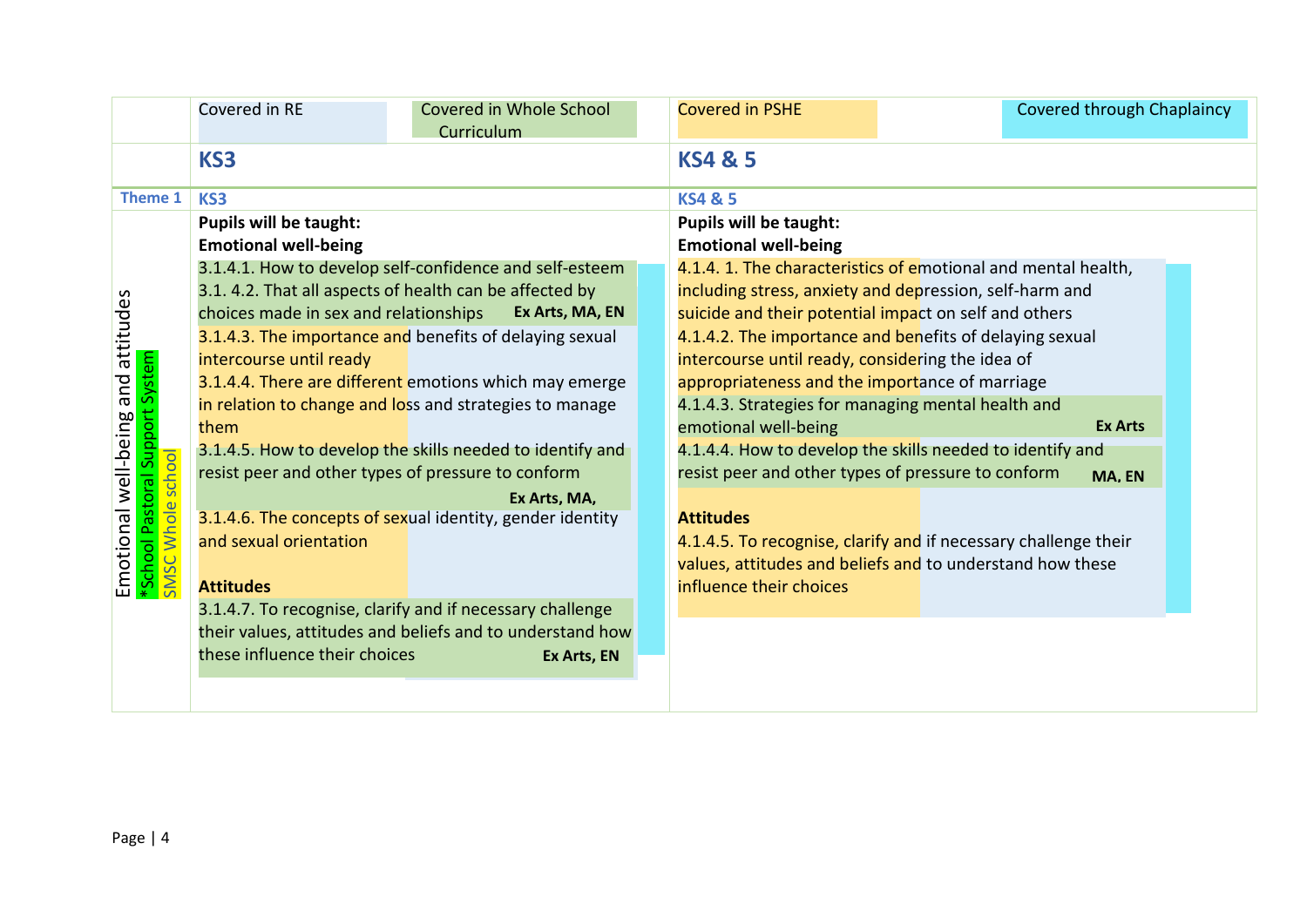|                           | Covered in RE                                                                                                                                                                        | <b>Covered in Whole School</b><br>Curriculum                                                                                                                                                                                                                                                                                                                                                                                                                                                                                                                              | <b>Covered in PSHE</b>                                                                                                                           | Covered through Chaplaincy                                                                                                                                                                                                                                                                                                                                                                                                                                                                                                                                                                                                                                                                                                                                                                                                                                                                                                                                      |  |  |
|---------------------------|--------------------------------------------------------------------------------------------------------------------------------------------------------------------------------------|---------------------------------------------------------------------------------------------------------------------------------------------------------------------------------------------------------------------------------------------------------------------------------------------------------------------------------------------------------------------------------------------------------------------------------------------------------------------------------------------------------------------------------------------------------------------------|--------------------------------------------------------------------------------------------------------------------------------------------------|-----------------------------------------------------------------------------------------------------------------------------------------------------------------------------------------------------------------------------------------------------------------------------------------------------------------------------------------------------------------------------------------------------------------------------------------------------------------------------------------------------------------------------------------------------------------------------------------------------------------------------------------------------------------------------------------------------------------------------------------------------------------------------------------------------------------------------------------------------------------------------------------------------------------------------------------------------------------|--|--|
|                           | KS3                                                                                                                                                                                  |                                                                                                                                                                                                                                                                                                                                                                                                                                                                                                                                                                           | <b>KS4 &amp; 5</b>                                                                                                                               |                                                                                                                                                                                                                                                                                                                                                                                                                                                                                                                                                                                                                                                                                                                                                                                                                                                                                                                                                                 |  |  |
| Life cycles and fertility | <b>Pupils will be taught:</b><br>Life cycles<br>foetal alcohol syndrome<br><b>Fertility</b><br>artificial methods<br>(sperm and ova), in fertilisation.<br>male and female fertility | 3.1.5.1. Human reproduction, including the structure and<br>function of the male and female reproductive systems<br>3.1.5.2. About gestation and birth, including the effect of<br>maternal lifestyle on the foetus through the placenta, e.g<br><b>Science</b><br>3.1.5.3. About human fertility, methods of managing<br>conception for the purposes of achieving or avoiding<br>pregnancy and the difference between natural and<br>3.1.5.4. The menstrual cycle and the function of gametes<br>3.1.5.5. The negative impact of substance use on both<br><b>Science</b> | <b>Pupils will be taught:</b><br>Life cycles<br>internal and external<br>alcohol syndrome<br><b>Fertility</b><br>natural and artificial methods. | 4.1.5.1. Human reproduction, including the structure and<br>function of the male and female reproductive systems and<br>the correct terms for the reproductive body parts, both<br>4.1.5.2. About gestation and birth, including the effect of<br>maternal lifestyle on the foetus through the placenta, e.g foetal<br>4.1.5.3. The different stages in the development of an unborn<br>child in the womb from the moment of conception to birth<br>4.1.5.4. About human fertility, building on the learning at<br>KS3; methods of managing conception for the purposes of<br>achieving or avoiding pregnancy and the difference between<br>4.1.5.5. That fertility levels can vary in different people; can be<br>damaged by some sexually transmitted infections and decreases with age<br>4.1.5.6. The negative impact of substance use on both male and<br>female fertility and those positive lifestyle choices which maximize fertility<br><b>Science</b> |  |  |
|                           |                                                                                                                                                                                      |                                                                                                                                                                                                                                                                                                                                                                                                                                                                                                                                                                           |                                                                                                                                                  |                                                                                                                                                                                                                                                                                                                                                                                                                                                                                                                                                                                                                                                                                                                                                                                                                                                                                                                                                                 |  |  |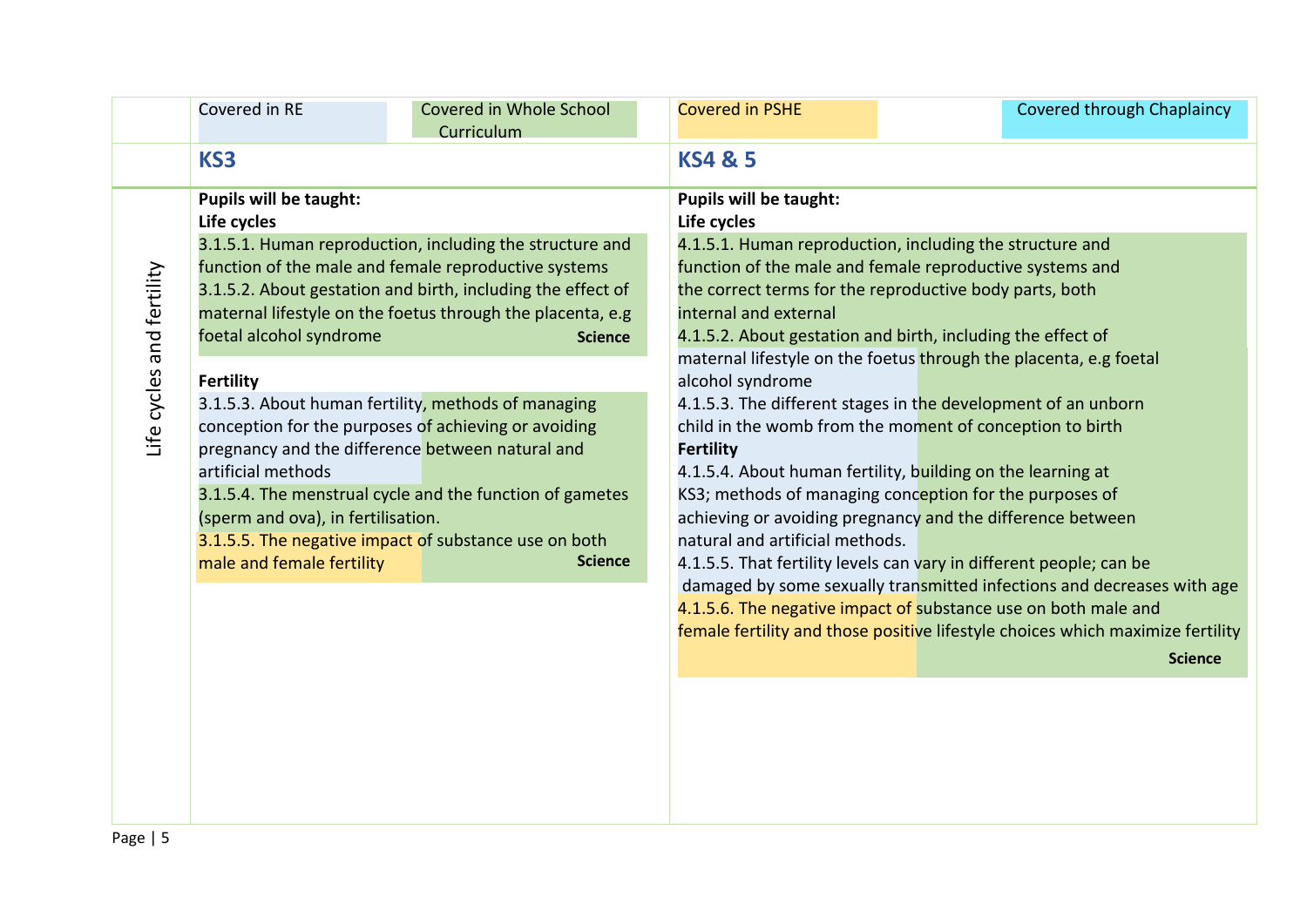|                                                      | Covered in RE                                                                            | Curriculum | Covered in Whole School |  | <b>Covered in PSHE</b>                                                                               | <b>Covered through Chaplaincy</b>                                             |
|------------------------------------------------------|------------------------------------------------------------------------------------------|------------|-------------------------|--|------------------------------------------------------------------------------------------------------|-------------------------------------------------------------------------------|
|                                                      | KS3                                                                                      |            |                         |  | <b>KS4 &amp; 5</b>                                                                                   |                                                                               |
|                                                      |                                                                                          |            |                         |  | Theme 2: Created to love others – Covered by all areas of school curriculum and pastoral team - SMSC |                                                                               |
|                                                      | KS3                                                                                      |            |                         |  | <b>KS4&amp;5</b>                                                                                     |                                                                               |
|                                                      | In a Catholic school, pupils are growing to be:                                          |            |                         |  | In a Catholic school, pupils are growing to be:                                                      |                                                                               |
|                                                      | 3.2.1.1. Loyal, able to develop and sustain friendships                                  |            |                         |  |                                                                                                      | 4.2.1.1. Loyal, able to develop and sustain friendships and the habits of     |
|                                                      |                                                                                          |            | <b>Ex Arts</b>          |  | commitment and compassion which make this possible                                                   |                                                                               |
|                                                      |                                                                                          |            |                         |  |                                                                                                      | 4.2.1.2. Compassionate, able to empathise with the suffering of others and    |
|                                                      | 3.2.1.2. Compassionate, able to empathise with the                                       |            |                         |  |                                                                                                      | the generosity to help others in trouble, recognising the importance of       |
|                                                      | suffering of others and the generosity to help others in                                 |            |                         |  | self-sacrificing love in this context                                                                | Ex Arts, EN, MA, MFL                                                          |
|                                                      | trouble                                                                                  |            | Ex Arts, EN, MA         |  |                                                                                                      | 4.2.1.3. Respectful, able to identify other people's personal space and       |
|                                                      |                                                                                          |            |                         |  | respect the ways in which they are different, valuing difference and                                 |                                                                               |
|                                                      | 3.2.1.3. Respectful, able to identify other people's personal                            |            |                         |  | diversity                                                                                            |                                                                               |
|                                                      | space and respect the ways in which they are different                                   |            |                         |  | 4.2.1.4. Forgiving, developing the skills to allow reconciliation in                                 |                                                                               |
|                                                      | 3.2.1.4. Forgiving, developing the skills to allow                                       |            |                         |  | relationships, including the ability to sincerely ask for and to offer                               |                                                                               |
|                                                      | reconciliation in relationships<br>3.2.1.5. Courteous in their dealings with friends and |            |                         |  | forgiveness                                                                                          | 4.2.1.5. Courteous in their dealings with friends and strangers, sensitive to |
|                                                      | strangers                                                                                |            | Ex Arts, EN, MA         |  | the different ways courtesy is demonstrated in different contexts                                    |                                                                               |
| *School Pastoral Support System<br>SMSC Whole school |                                                                                          |            |                         |  |                                                                                                      | Ex Arts, EN, M/                                                               |
|                                                      | 3.2.1.6. Honesty, committed to living truthfully and with                                |            |                         |  | 4.2.1.6. The importance of honesty and integrity in all forms                                        |                                                                               |
|                                                      | integrity                                                                                |            |                         |  | of communication                                                                                     |                                                                               |
|                                                      | <b>Humanities</b>                                                                        |            |                         |  |                                                                                                      | <b>EX Arts, HU</b>                                                            |
|                                                      |                                                                                          |            |                         |  |                                                                                                      |                                                                               |
|                                                      |                                                                                          |            |                         |  |                                                                                                      |                                                                               |
|                                                      |                                                                                          |            |                         |  |                                                                                                      |                                                                               |
|                                                      |                                                                                          |            |                         |  |                                                                                                      |                                                                               |
|                                                      |                                                                                          |            |                         |  |                                                                                                      |                                                                               |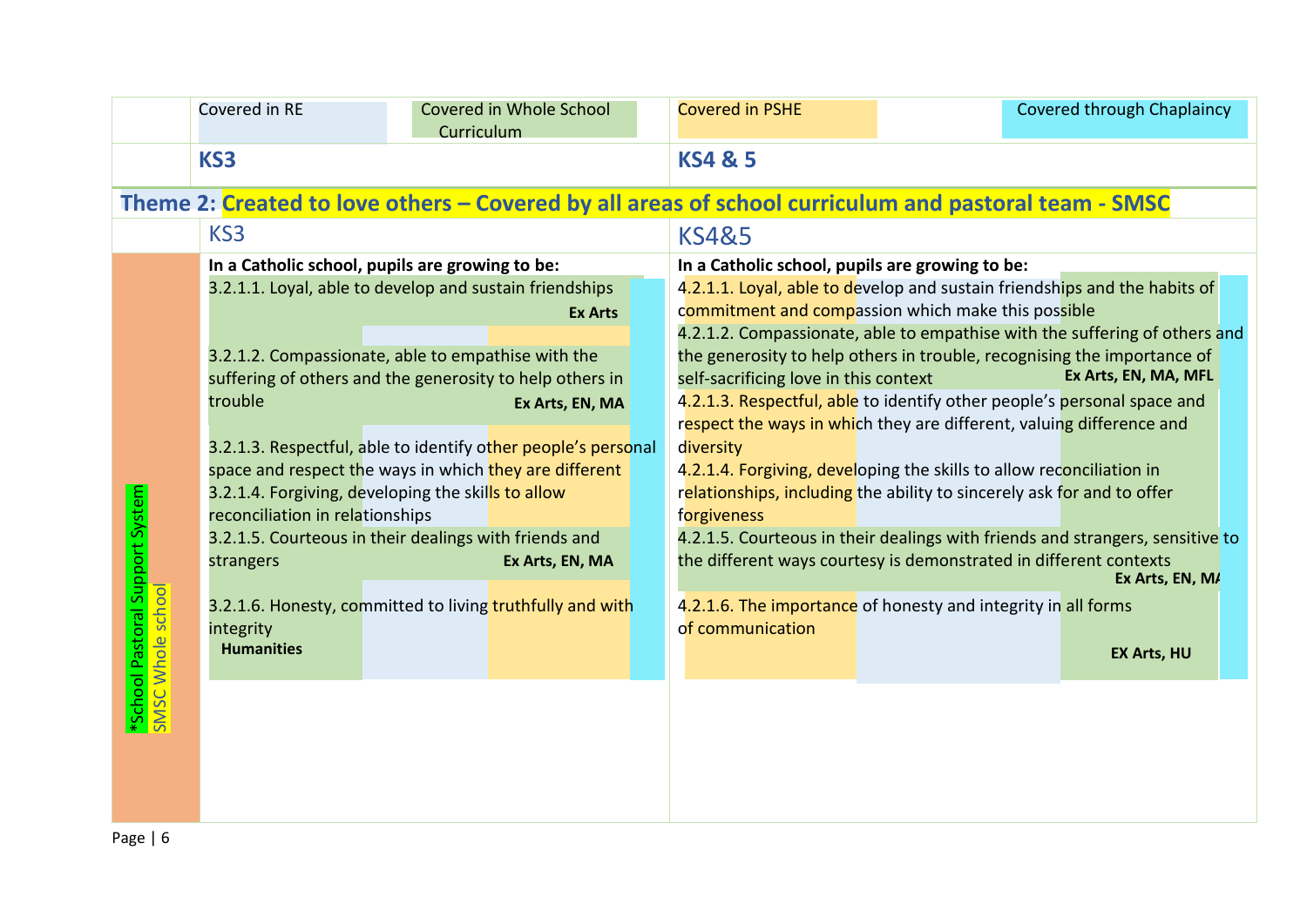|                                                                  | Covered in RE                                                                                                                                                                                                                                                                                                                                                                                                                                                                                                                                                               | Covered in Whole School<br>Curriculum |  | <b>Covered in PSHE</b>                                                                                                                                                                                                                                                                                                                                                                                                                                                                                                                                                                                                                                                                                                                                                                                                                                      | <b>Covered through Chaplaincy</b>                                        |  |
|------------------------------------------------------------------|-----------------------------------------------------------------------------------------------------------------------------------------------------------------------------------------------------------------------------------------------------------------------------------------------------------------------------------------------------------------------------------------------------------------------------------------------------------------------------------------------------------------------------------------------------------------------------|---------------------------------------|--|-------------------------------------------------------------------------------------------------------------------------------------------------------------------------------------------------------------------------------------------------------------------------------------------------------------------------------------------------------------------------------------------------------------------------------------------------------------------------------------------------------------------------------------------------------------------------------------------------------------------------------------------------------------------------------------------------------------------------------------------------------------------------------------------------------------------------------------------------------------|--------------------------------------------------------------------------|--|
|                                                                  | KS3                                                                                                                                                                                                                                                                                                                                                                                                                                                                                                                                                                         |                                       |  | <b>KS4 &amp; 5</b>                                                                                                                                                                                                                                                                                                                                                                                                                                                                                                                                                                                                                                                                                                                                                                                                                                          |                                                                          |  |
| <b>Theme</b><br>2                                                | KS3                                                                                                                                                                                                                                                                                                                                                                                                                                                                                                                                                                         |                                       |  | <b>KS4&amp;5</b>                                                                                                                                                                                                                                                                                                                                                                                                                                                                                                                                                                                                                                                                                                                                                                                                                                            |                                                                          |  |
|                                                                  | <b>Pupils will be taught:</b>                                                                                                                                                                                                                                                                                                                                                                                                                                                                                                                                               |                                       |  | <b>Pupils will be taught:</b>                                                                                                                                                                                                                                                                                                                                                                                                                                                                                                                                                                                                                                                                                                                                                                                                                               |                                                                          |  |
| Religious understanding of human<br>relationships: loving others | 3.2.2.1. The nature of sacramental marriage and the<br>importance of marriage as the foundation of society and its<br>role in the domestic Church<br>3.2.2.2. The role of marriage as the basis of family life and<br>its importance to the bringing up or childre<br><b>RE</b><br>3.2.2.3. Recognise the spiritual context of the family as a<br>community where members can grow in faith, hope and<br>love<br>3.2.2.4. How to express love and care for others through<br>acts of charity<br>3.2.2.5. How to discuss religious faith and personal beliefs<br>with others |                                       |  | 4.2.2.1. Understand what the Church teaches about marriage, and when it<br>is a sacrament and the distinction between separation, divorce and nullity<br>4.2.2.2. The role of marriage as the basis of family life and its importance<br>to the bringing up of children, including an understanding of how the<br>Church supports family life<br>4.2.2.3. Know and understand what human and divine attributes, virtues<br>and skills are required to sustain a happy, authentic marriage which is life<br>long and life giving<br>4.2.2.4. To recognise their responsibilities towards others, and the human<br>dignity of others in God's eyes<br>4.2.2.5. To be able to discuss faith and personal belief sensitively,<br>demonstrating mutual respect<br>4.2.2.6. To understand the importance of self-giving love and<br>forgiveness in a relationship |                                                                          |  |
|                                                                  | 3.2.2.6. Recognise the importance of forgiveness in<br>relationships and know something about Jesus' teaching on<br>forgiveness                                                                                                                                                                                                                                                                                                                                                                                                                                             |                                       |  | concept in debates about abortion                                                                                                                                                                                                                                                                                                                                                                                                                                                                                                                                                                                                                                                                                                                                                                                                                           | 4.2.2.7. The sanctity of life, and the significance of this              |  |
| <b>Pupils should be taught:</b>                                  |                                                                                                                                                                                                                                                                                                                                                                                                                                                                                                                                                                             |                                       |  | <b>Pupils should be taught:</b>                                                                                                                                                                                                                                                                                                                                                                                                                                                                                                                                                                                                                                                                                                                                                                                                                             |                                                                          |  |
|                                                                  | 3.2.3.1. About discrimination, prejudice and bullying and<br>how to respond, including responsibilities towards those<br>who are experiencing these things (See protected                                                                                                                                                                                                                                                                                                                                                                                                   |                                       |  | esteem are affected by the judgments of others                                                                                                                                                                                                                                                                                                                                                                                                                                                                                                                                                                                                                                                                                                                                                                                                              | 4.2.3.1. To evaluate the extent to which their self confidence and self- |  |
| Page   7                                                         |                                                                                                                                                                                                                                                                                                                                                                                                                                                                                                                                                                             | EN, TE, HU                            |  |                                                                                                                                                                                                                                                                                                                                                                                                                                                                                                                                                                                                                                                                                                                                                                                                                                                             |                                                                          |  |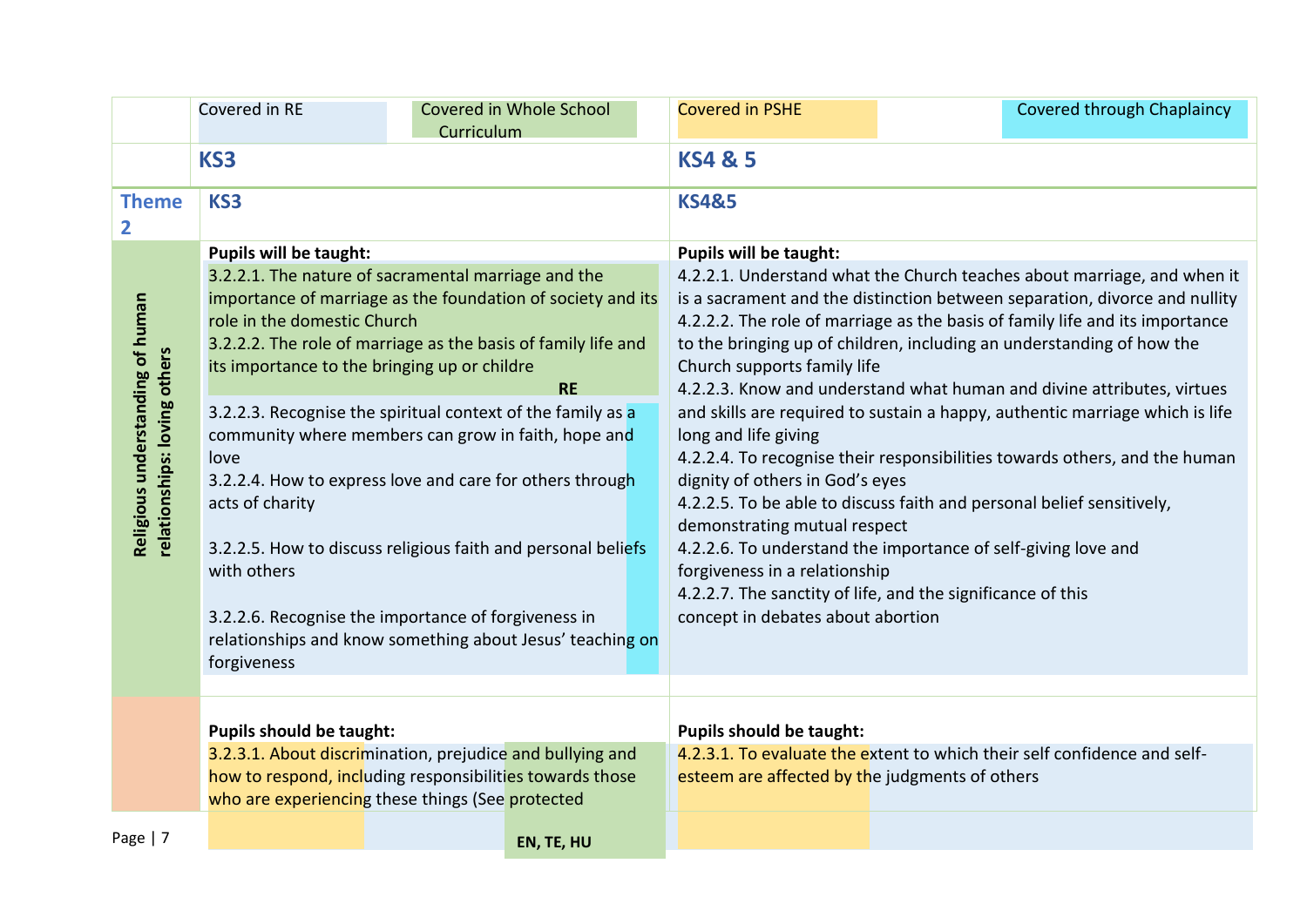|                                                                                | Covered in RE                                                                                       | Covered in Whole School<br>Curriculum                                                                                                                                                                                                                                                                                                                                                                                                                                                                                                                                                                                                                                                 | <b>Covered in PSHE</b>                                                                                                                                                                                                                                                     | Covered through Chaplaincy                                                                                                                                                                                                                                                                                                                                                                                                                                                                                                                          |  |
|--------------------------------------------------------------------------------|-----------------------------------------------------------------------------------------------------|---------------------------------------------------------------------------------------------------------------------------------------------------------------------------------------------------------------------------------------------------------------------------------------------------------------------------------------------------------------------------------------------------------------------------------------------------------------------------------------------------------------------------------------------------------------------------------------------------------------------------------------------------------------------------------------|----------------------------------------------------------------------------------------------------------------------------------------------------------------------------------------------------------------------------------------------------------------------------|-----------------------------------------------------------------------------------------------------------------------------------------------------------------------------------------------------------------------------------------------------------------------------------------------------------------------------------------------------------------------------------------------------------------------------------------------------------------------------------------------------------------------------------------------------|--|
|                                                                                | KS3                                                                                                 |                                                                                                                                                                                                                                                                                                                                                                                                                                                                                                                                                                                                                                                                                       | <b>KS4 &amp; 5</b>                                                                                                                                                                                                                                                         |                                                                                                                                                                                                                                                                                                                                                                                                                                                                                                                                                     |  |
|                                                                                | sections 4-12)<br>managing these<br>basis of a loving, sexual relationship<br>possible differences. | characteristics of the Equality Act 2010, Part 2, Chapter 1,<br>3.2.3.2. The features of positive and stable relationships<br>and the virtues needed to sustain them (e.g. trust, mutual<br>respect, honesty) in a wide variety of contexts, including<br>family, class, friendships, intimate relationships etc.<br>3.2.3.3. That relationships can cause strong feelings and<br>emotions (including sexual attraction) and methods for<br>3.2.3.4. The nature and importance of friendship as the<br>3.2.3.5. That someone else's expectations in a relationship<br>may be different to yours and strategies for negotiating<br>3.2.3.6. The nature and importance of marriage; the | equal relationships<br>of relationships<br>4.2.3.4. About harassment and how to manage this<br>coercion and how to respond<br>life (including the implications of young parenthood)<br>4.2.3.7. The nature and importance of marriage; the<br>sources of help and support) | 4.2.3.2. The characteristics and benefits of positive, strong, supportive,<br>4.2.3.3. To manage changes in personal relationships including the ending<br>4.2.3.5. To recognise when others are using manipulation, persuasion or<br>4.2.3.6. Parenting skills and qualities and their central importance to family<br>difference between sacramental and civil marriage, civil<br>partnerships and other stable, long-term relationships.<br>4.2.3.8. About the impact of domestic and relationship violence (including<br><b>RE / Humanities</b> |  |
| *School Pastoral Support System<br>SMSC Whole school<br>Personal relationships | be varied and complex<br>freely, never forced through threat or coercion.                           | distinctions between marriage in Church teaching,<br>including sacramental marriage, civil marriage, civil<br>partnerships and other stable, long-term relationships.<br><b>RE</b><br>3.2.3.7. The roles, rights and responsibilities of parents,<br>carers and children in families and that those families can<br>3.2.3.8. Understand that loving, supportive family<br>relationships provide the best environment for a child<br>3.2.3.9. That marriage is a commitment, entered into                                                                                                                                                                                              | 4.2.3.9. The impact of separation, divorce and<br>changing circumstances                                                                                                                                                                                                   | bereavement on individuals and families and the need to adapt to<br>4.2.3.10. About diversity in sexual attraction and developing sexuality,<br>including sources of support and reassurance and how to access them                                                                                                                                                                                                                                                                                                                                 |  |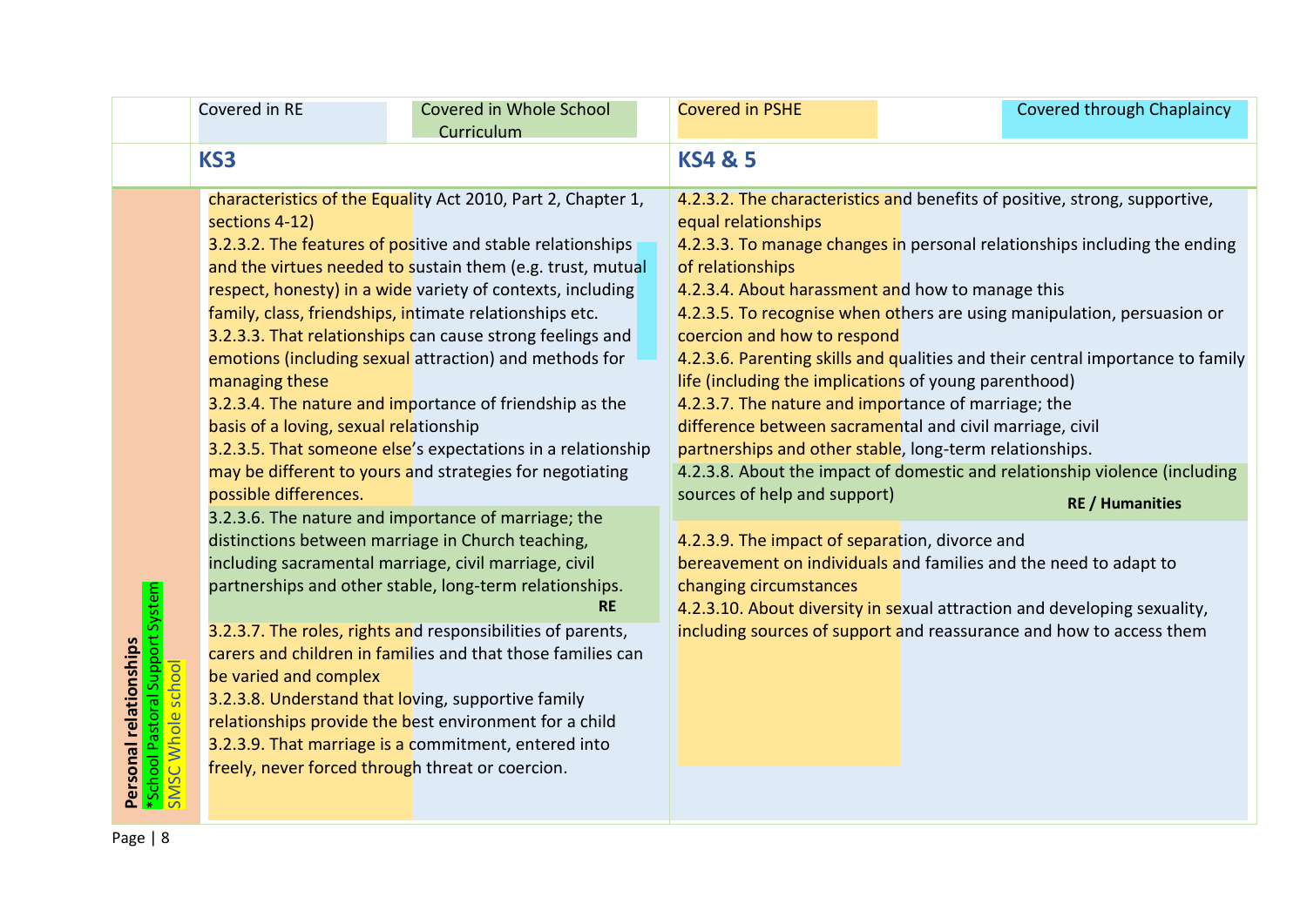|                                                                             | Covered in RE                                                                          | Covered in Whole School<br>Curriculum                                                                                                                                                 | <b>Covered in PSHE</b>                              | Covered through Chaplaincy                                                                                                                                                                                                                                                                                                  |
|-----------------------------------------------------------------------------|----------------------------------------------------------------------------------------|---------------------------------------------------------------------------------------------------------------------------------------------------------------------------------------|-----------------------------------------------------|-----------------------------------------------------------------------------------------------------------------------------------------------------------------------------------------------------------------------------------------------------------------------------------------------------------------------------|
|                                                                             | KS3                                                                                    |                                                                                                                                                                                       | <b>KS4 &amp; 5</b>                                  |                                                                                                                                                                                                                                                                                                                             |
|                                                                             | people, priests and those in religious life                                            | 3.2.3.10. Some people will choose to be celibate<br>(unmarried) and to refrain from sexual activity, e.g. single<br><b>RE</b>                                                         |                                                     |                                                                                                                                                                                                                                                                                                                             |
|                                                                             | reassurance and how to access them                                                     | 3.2.3.11. There is diversity in sexual attraction and<br>developing sexuality, including sources of support and                                                                       |                                                     |                                                                                                                                                                                                                                                                                                                             |
| <b>Theme 2</b>                                                              | <b>Pupils will be taught:</b><br>KS3                                                   |                                                                                                                                                                                       | <b>KS4 &amp; 5</b><br><b>Pupils will be taught:</b> |                                                                                                                                                                                                                                                                                                                             |
|                                                                             | <b>Keeping safe</b>                                                                    |                                                                                                                                                                                       | <b>Keeping safe</b>                                 |                                                                                                                                                                                                                                                                                                                             |
|                                                                             | relationships and where to get help<br>3.2.4.3. Consent is freely given and that being | 3.2.4.1. They have autonomy and the right to protect<br>their body from inappropriate and unwanted contact<br>3.2.4.2. To identify the characteristics of unhealthy                   | to respond                                          | 4.2.4.2. An awareness of exploitation, bullying and harassment in<br>relationships (including the unique challenges posed by online bullying and<br>the unacceptability of physical, emotional, sexual abuse in all types of<br>teenage relationships, including in group settings such as gangs) and how<br><b>Science</b> |
|                                                                             | something is not 'consent'.                                                            | pressurised, manipulated or coerced to agree to<br>3.2.4.4. The law in relation to consent, including the legal                                                                       | right to give, not give or withdraw consent         | 4.2.4.3. The concept of consent in relevant, age-appropriate contexts<br>building on Key Stage 3, how to seek consent and to respect others'                                                                                                                                                                                |
| Keeping safe and people who can help me<br>Pastoral Support System<br>schoo |                                                                                        | age of consent for sexual activity, the legal definition of<br>consent and the responsibility in law for the seeker of<br>consent to ensure that consent has been given.<br><b>RE</b> | relationships                                       | 4.2.4.4. The risks and consequences of legal and illegal substance use<br>including on their ability to make good decisions in relation to sexual                                                                                                                                                                           |
| Mhole                                                                       |                                                                                        | 3.2.4.5. How to use technology safely, including social<br>media and consideration of their "digital footprint" and the                                                               | standards and victim-blaming                        | 4.2.4.5. To understand the pernicious influence of gender double                                                                                                                                                                                                                                                            |
| *School<br><b>SWS*</b>                                                      | law regarding the sharing of images<br>appropriate, including the negative effects of  | <b>Technology</b><br>3.2.4.6. That not all images, language and behaviour are                                                                                                         | qualities and their importance to family life)      | 4.2.4.6. To understand the consequences of unintended pregnancy and of<br>teenage parenthood (in the context of learning about parenting skills and                                                                                                                                                                         |
|                                                                             |                                                                                        | pornography and the dangers of online exploitation                                                                                                                                    |                                                     | 4.2.4.7. About abortion, including the current legal position, the risks                                                                                                                                                                                                                                                    |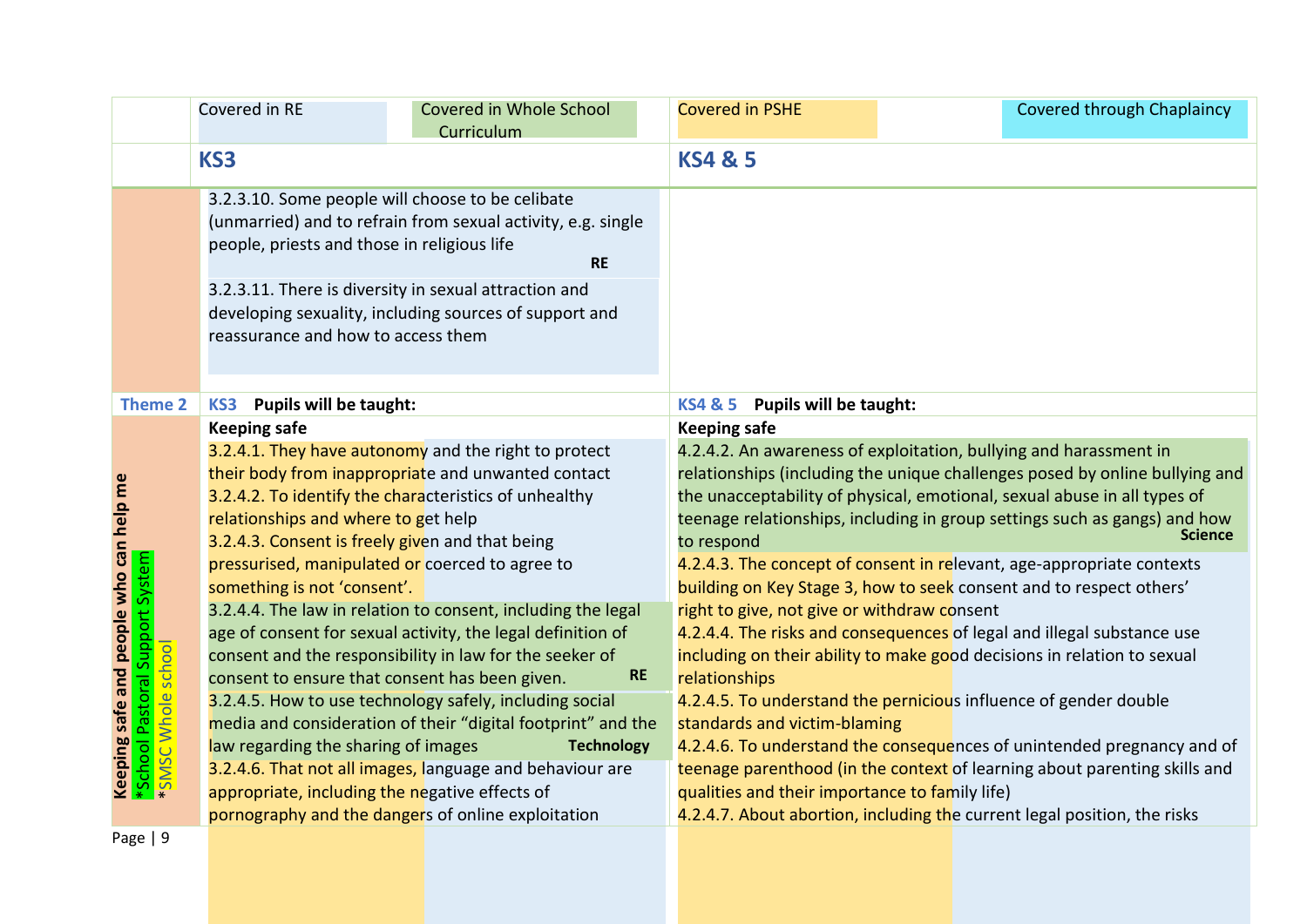| Covered in RE                                                   | Covered in Whole School<br>Curriculum                                                                                                                                                                                                                                                                     | <b>Covered in PSHE</b>                                                 | <b>Covered through Chaplaincy</b>                                                                                                                                                                                                                                                                                                                                                          |
|-----------------------------------------------------------------|-----------------------------------------------------------------------------------------------------------------------------------------------------------------------------------------------------------------------------------------------------------------------------------------------------------|------------------------------------------------------------------------|--------------------------------------------------------------------------------------------------------------------------------------------------------------------------------------------------------------------------------------------------------------------------------------------------------------------------------------------------------------------------------------------|
| KS3                                                             |                                                                                                                                                                                                                                                                                                           | <b>KS4 &amp; 5</b>                                                     |                                                                                                                                                                                                                                                                                                                                                                                            |
| People who can help me<br>information about how to contact them | 3.2.4.7. Recognise the impact that the use of substances<br>has on the ability to make good and healthy decisions<br>4.2.4.1. There are a number of different people and<br>appropriate organisations they can go to for help in<br>different situations and should be provided with<br><b>Technology</b> | opinions about it<br>People who can help me<br>divorce, or bereavement | associated with it, the Church's position and other beliefs and<br>4.2.4.8. About statutory and voluntary organisations that support relationships<br>experiencing difficulties or in crisis, such as relationship breakdown, separation,<br>4.2.4.9. The importance of the school, the parish and other Catholic voluntary<br>organisations in providing help and advice for young people |
|                                                                 |                                                                                                                                                                                                                                                                                                           | support in the event of unintended pregnancy                           | 4.2.4.10. Where and how to obtain sexual health information, advice<br>and support.2.4.11. About who to talk to for accurate, impartial advice and<br><b>Science</b>                                                                                                                                                                                                                       |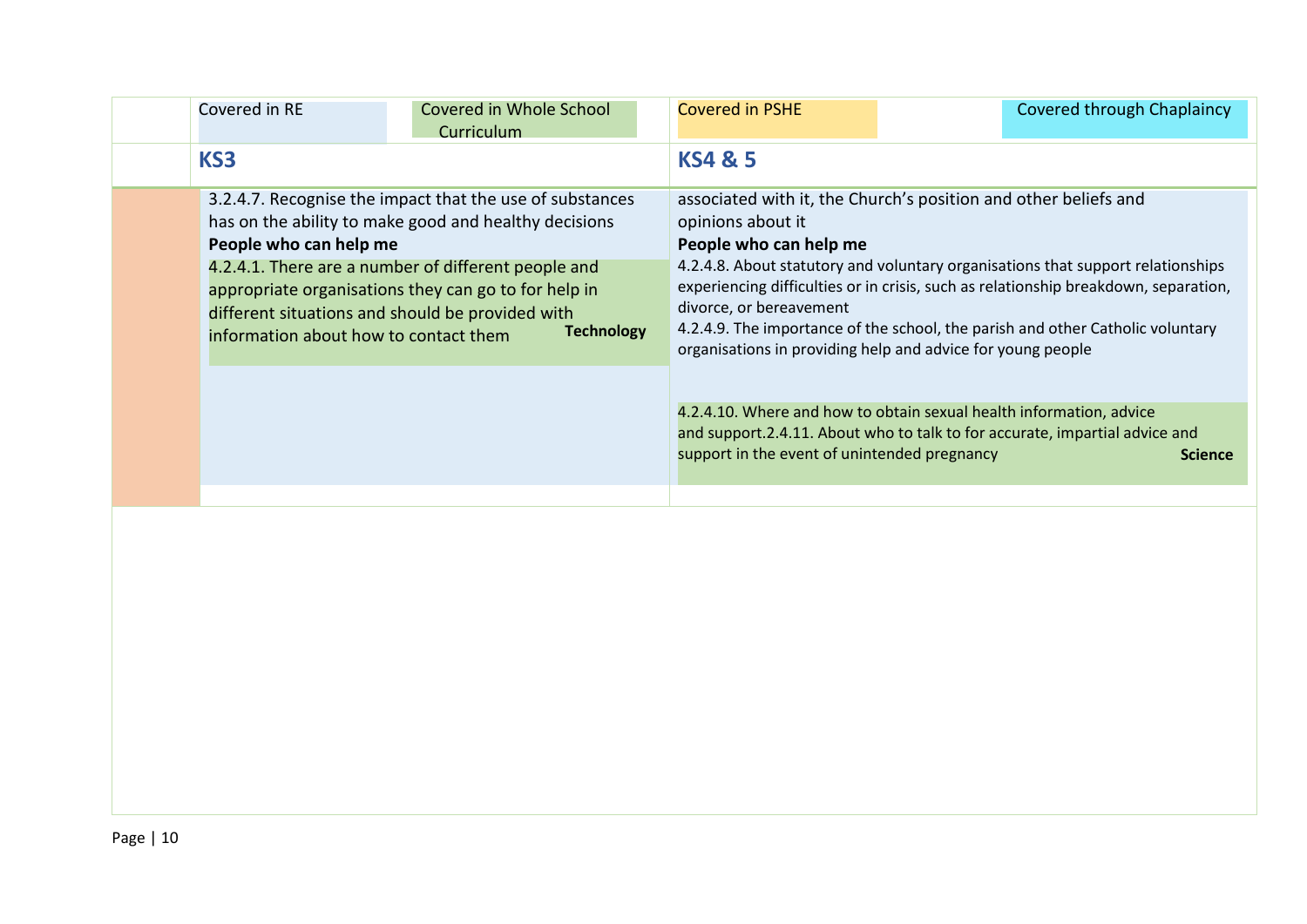|                                                       | Covered in RE                                                                                 | Covered in Whole School<br>Curriculum                                                                                                                                                                                                                                                                                                    | <b>Covered in PSHE</b>                                        | <b>Covered through Chaplaincy</b>                                                                                                                                                                                                                                                                                                                                                                                                                                                                                                                                                                                                                                                                                                         |  |  |  |
|-------------------------------------------------------|-----------------------------------------------------------------------------------------------|------------------------------------------------------------------------------------------------------------------------------------------------------------------------------------------------------------------------------------------------------------------------------------------------------------------------------------------|---------------------------------------------------------------|-------------------------------------------------------------------------------------------------------------------------------------------------------------------------------------------------------------------------------------------------------------------------------------------------------------------------------------------------------------------------------------------------------------------------------------------------------------------------------------------------------------------------------------------------------------------------------------------------------------------------------------------------------------------------------------------------------------------------------------------|--|--|--|
|                                                       | KS3                                                                                           |                                                                                                                                                                                                                                                                                                                                          | <b>KS4 &amp; 5</b>                                            |                                                                                                                                                                                                                                                                                                                                                                                                                                                                                                                                                                                                                                                                                                                                           |  |  |  |
|                                                       |                                                                                               | Theme 3: Created to live in community (local, national and global)                                                                                                                                                                                                                                                                       |                                                               |                                                                                                                                                                                                                                                                                                                                                                                                                                                                                                                                                                                                                                                                                                                                           |  |  |  |
|                                                       | KS3                                                                                           |                                                                                                                                                                                                                                                                                                                                          | <b>KS4&amp;5</b>                                              |                                                                                                                                                                                                                                                                                                                                                                                                                                                                                                                                                                                                                                                                                                                                           |  |  |  |
| *School Pastoral Support System<br>*SMSC Whole school | In a Catholic school, pupils are growing to be:<br>locally, nationally and globally           | 3.3.1.1. Just, understanding the impact of their actions<br>3.3.1.2. Self-giving, able to put aside their own wants in<br>order to serve others locally, nationally and globally<br>3.3.1.3. Prophetic in their ability to identify injustice and<br>speak out against it locally, nationally and globally<br><b>Science, Humanities</b> |                                                               | In a Catholic school, pupils are growing to be:<br>4.3.1.1. Just, understanding the impact of their actions locally, nationally<br>and globally, including the knowledge and understanding to ensure that<br><b>Science</b><br>such judgements are well-informed<br>4.3.1.2. Self-giving, able to put aside their own wants in order to serve<br>others locally, nationally and globally, including a recognition of the<br>Sc, Hu, MFL<br>importance of service as the purpose of human life<br>4.3.1.3. Prophetic in their ability to identify injustice and speak out against<br>it locally, nationally and globally, including the recognition of the necessity<br><b>Humanities</b><br>to accept the unpopularity this often entails |  |  |  |
| Religious understanding of<br>the importance of human | <b>Pupils will be taught:</b><br>informed way<br>parish and how each work for the good of all | 3.3.2.1. To discuss moral questions in a balanced and well<br>3.3.2.2. Understand the features of the home, school and<br><b>RE</b>                                                                                                                                                                                                      | <b>Pupils will be taught:</b><br>Church in the relevant areas | 4.3.2.1. To debate moral questions in a way which is well informed,<br>nuanced and sensitive, taking into account the teaching of the Catholic<br>4.3.2.2. The main principles of Catholic Social Teaching and how these<br>relate to our relationship to each other and to creation                                                                                                                                                                                                                                                                                                                                                                                                                                                      |  |  |  |
| communities                                           |                                                                                               |                                                                                                                                                                                                                                                                                                                                          |                                                               |                                                                                                                                                                                                                                                                                                                                                                                                                                                                                                                                                                                                                                                                                                                                           |  |  |  |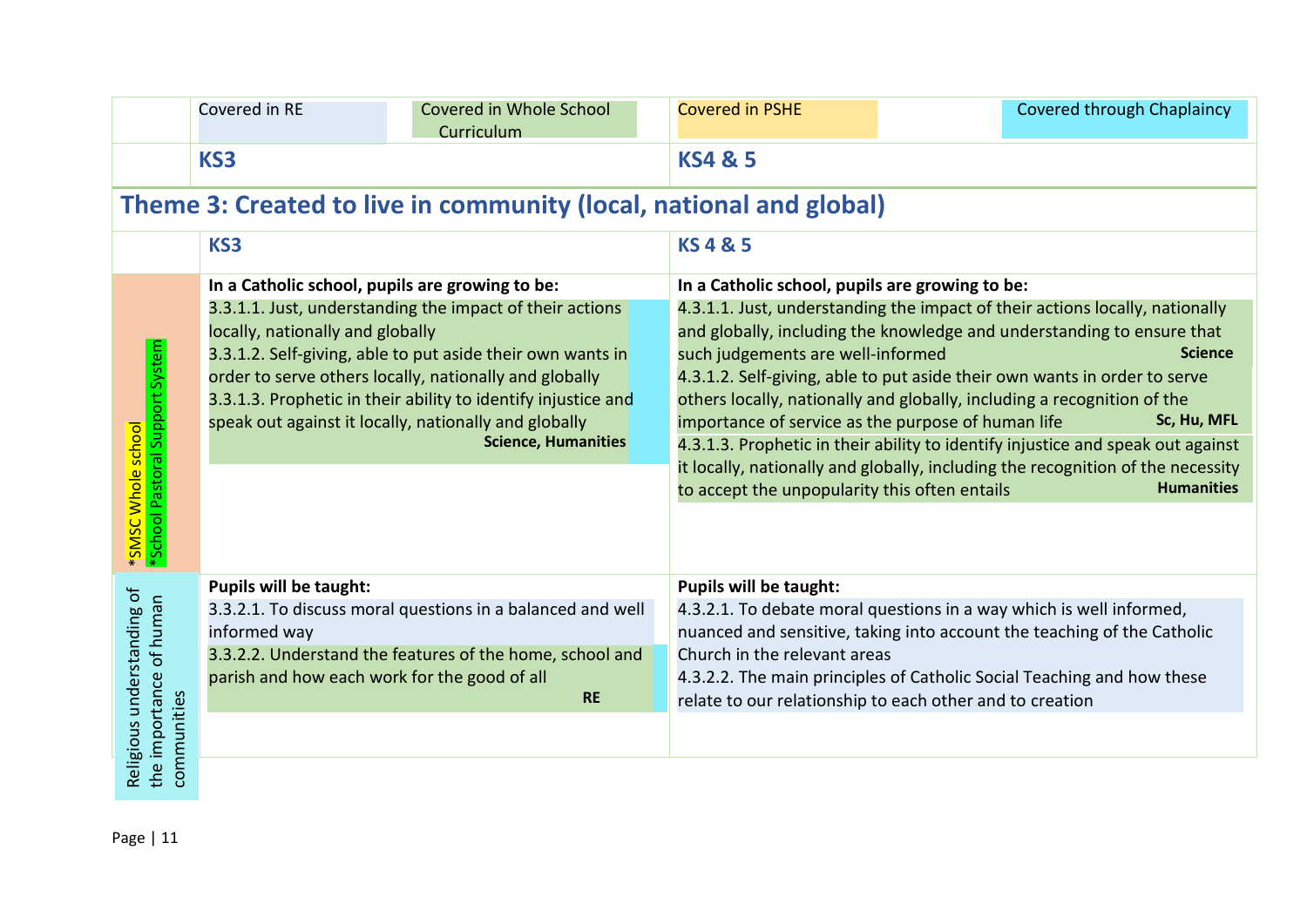|                                                             | <b>Covered in RE</b>                                                                                                                                                                                                                                                                                                                                                                                                                                                                                                                                                                                                                                                                                                                                                                                                                                                                                                | <b>Covered in Whole School</b> | <b>Covered in PSHE</b>                                                                                                                                                                                                                                                                                                                                                                                                                                                                                                                                                                                                                                                                                                                                                                                                                                                                                     | <b>Covered through Chaplaincy</b> |
|-------------------------------------------------------------|---------------------------------------------------------------------------------------------------------------------------------------------------------------------------------------------------------------------------------------------------------------------------------------------------------------------------------------------------------------------------------------------------------------------------------------------------------------------------------------------------------------------------------------------------------------------------------------------------------------------------------------------------------------------------------------------------------------------------------------------------------------------------------------------------------------------------------------------------------------------------------------------------------------------|--------------------------------|------------------------------------------------------------------------------------------------------------------------------------------------------------------------------------------------------------------------------------------------------------------------------------------------------------------------------------------------------------------------------------------------------------------------------------------------------------------------------------------------------------------------------------------------------------------------------------------------------------------------------------------------------------------------------------------------------------------------------------------------------------------------------------------------------------------------------------------------------------------------------------------------------------|-----------------------------------|
|                                                             |                                                                                                                                                                                                                                                                                                                                                                                                                                                                                                                                                                                                                                                                                                                                                                                                                                                                                                                     | <b>Curriculum</b>              |                                                                                                                                                                                                                                                                                                                                                                                                                                                                                                                                                                                                                                                                                                                                                                                                                                                                                                            |                                   |
| <b>Theme</b>                                                | KS <sub>3</sub>                                                                                                                                                                                                                                                                                                                                                                                                                                                                                                                                                                                                                                                                                                                                                                                                                                                                                                     |                                | <b>KS4 &amp; 5</b>                                                                                                                                                                                                                                                                                                                                                                                                                                                                                                                                                                                                                                                                                                                                                                                                                                                                                         |                                   |
| 3                                                           |                                                                                                                                                                                                                                                                                                                                                                                                                                                                                                                                                                                                                                                                                                                                                                                                                                                                                                                     |                                |                                                                                                                                                                                                                                                                                                                                                                                                                                                                                                                                                                                                                                                                                                                                                                                                                                                                                                            |                                   |
| *School Pastoral Support System<br><b>SMSC Whole school</b> | Pupils will be taught:<br>3.3.3.1. The purpose and importance of immunisation and<br>vaccination<br>3.3.3.2. That certain infections can be spread through sexual<br>activity, including HIV, and ways of protecting against<br>sexually transmitted infections, including abstinence<br>3.3.3.3. The physical and emotional damage caused by<br>female genital mutilation (FGM); that it is a criminal act and<br>where to get support for themselves or their peers.<br>3.3.3.4. They have responsibilities towards their local, global<br>and national community and creation<br><b>RE / Humanities</b><br>3.3.3.5. There are some cultural practices which are against<br>UK law and Universal Rights (e.g. FGM, forced marriages,<br>honour based violence, human trafficking, radicalisation<br>etc); to have the skills and strategies to respond to being<br>targeted or witnessing the targeting of others |                                | <b>Pupils will be taught:</b><br>4.3.3.1. About STIs, including HIV/AIDS, how these are transmitted<br>protective practices, including abstinence, and how to respond if they feel<br>they or others are at risk<br>4.3.3.2. To understand and the need to respect others' faith and cultural<br>expectations concerning relationships and sexual activity<br>4.3.3.3. That extremism and intolerance in whatever forms they take<br>(including honour based violence, FGM, forced marriage) are never<br>acceptable and why<br>4.3.3.4. The shared responsibility to protect the community from violent<br>extremism and how to respond to anything that causes anxiety or<br><b>Science</b><br>concern<br>4.3.3.5. About the unacceptability of all forms of discrimination, and the<br>need to challenge it in the wider community<br>4.3.3.6. To recognise when relationships are unhealthy or abusive |                                   |
|                                                             | unacceptable (e.g. sexist, racist, homophobic, transphobic,<br>disablist) and the need to challenge it and how to do so.<br>3.3.3.7. Recognise stereotypes and how then can encourage,                                                                                                                                                                                                                                                                                                                                                                                                                                                                                                                                                                                                                                                                                                                              |                                | violence including honour based violence, forced marriage and rape) and<br>strategies to manage this or access support for self or others at risk<br>4.3.3.7. The role peers can play in supporting one another (including                                                                                                                                                                                                                                                                                                                                                                                                                                                                                                                                                                                                                                                                                 |                                   |
|                                                             | damage and prejudice.                                                                                                                                                                                                                                                                                                                                                                                                                                                                                                                                                                                                                                                                                                                                                                                                                                                                                               |                                | helping vulnerable friends to access reliable, accurate and appropriate                                                                                                                                                                                                                                                                                                                                                                                                                                                                                                                                                                                                                                                                                                                                                                                                                                    |                                   |
|                                                             | 3.3.3.8. The potential tensions between human rights,                                                                                                                                                                                                                                                                                                                                                                                                                                                                                                                                                                                                                                                                                                                                                                                                                                                               |                                | support)                                                                                                                                                                                                                                                                                                                                                                                                                                                                                                                                                                                                                                                                                                                                                                                                                                                                                                   |                                   |
|                                                             | English law and cultural and religious expectations and ities<br>practices                                                                                                                                                                                                                                                                                                                                                                                                                                                                                                                                                                                                                                                                                                                                                                                                                                          |                                |                                                                                                                                                                                                                                                                                                                                                                                                                                                                                                                                                                                                                                                                                                                                                                                                                                                                                                            |                                   |
|                                                             | 3.3.3.9. That everyone is created unique and equal in dignity                                                                                                                                                                                                                                                                                                                                                                                                                                                                                                                                                                                                                                                                                                                                                                                                                                                       |                                |                                                                                                                                                                                                                                                                                                                                                                                                                                                                                                                                                                                                                                                                                                                                                                                                                                                                                                            |                                   |
|                                                             | (including reference to protected characteristics defined in<br>the Equalities Act 2010)                                                                                                                                                                                                                                                                                                                                                                                                                                                                                                                                                                                                                                                                                                                                                                                                                            |                                |                                                                                                                                                                                                                                                                                                                                                                                                                                                                                                                                                                                                                                                                                                                                                                                                                                                                                                            |                                   |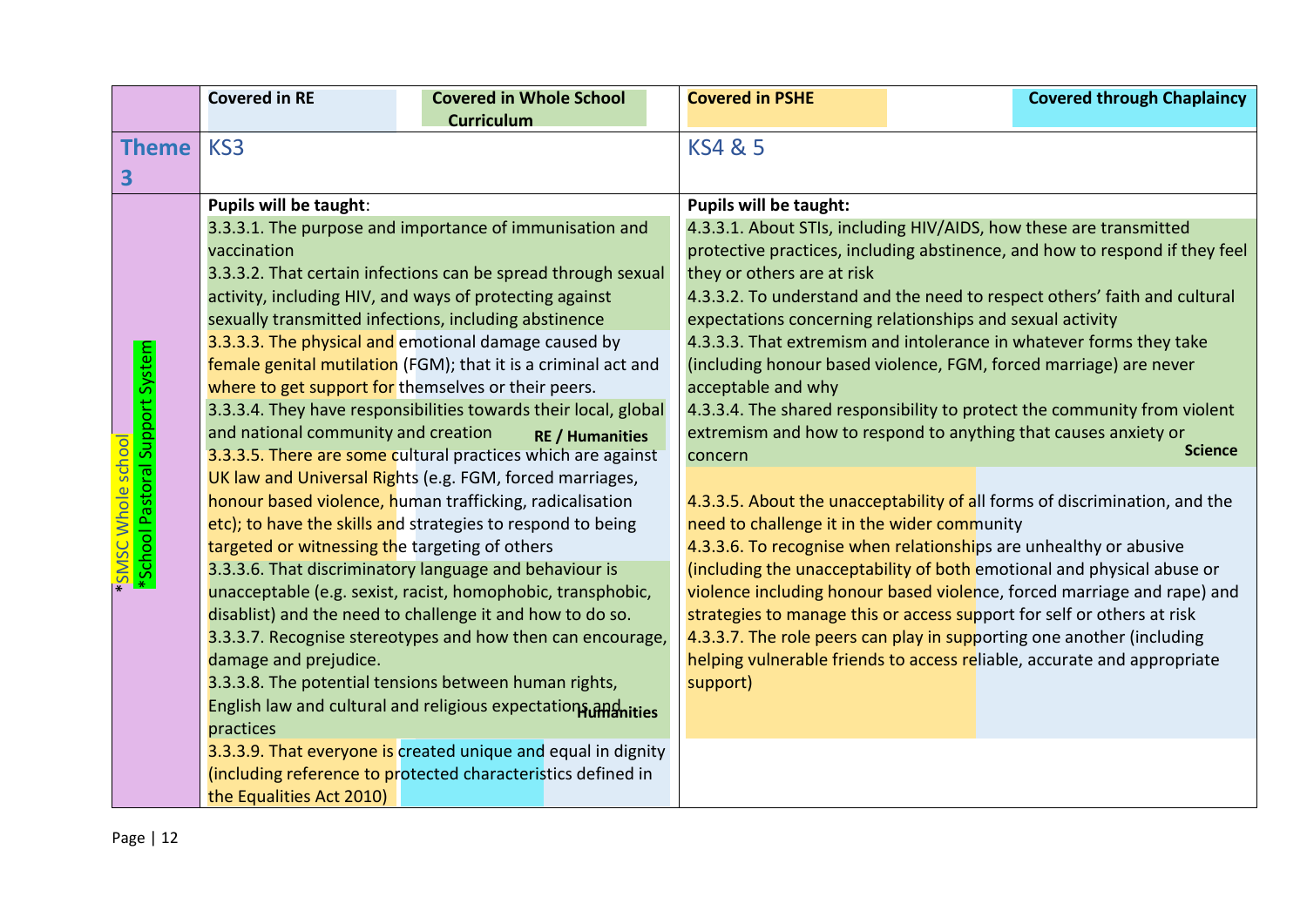#### **Introduction**

Any teaching about love and sexual relationships in a Catholic school must be rooted in the Catholic Church's teaching about what it is to be truly human in Christ, what it means to live well in relationship with others and be presented within a positive framework of Christian virtue. For this reason, we encourage Catholic schools to speak about Relationship and Sex Education (RSE) rather than Sex and Relationship Education (SRE), since this emphasises the importance of healthy relationships to human well-being, as the core learning within an RSE curriculum.

## **Pedagogical principles**

A good RSE programme must enshrine core pedagogical virtues – that it is, it must, above else, qualify as good education. Therefore, it will be:

#### **Progressive & Developmental**

The learning needs to reflect each stage of the development of the person. It needs to be part of both the Primary and Secondary phase of education and it needs to be appropriate to the age and stage of development of children and young people during the different phases of their education. It also needs to be continuous and developmental. It should be a process which is planned from beginning to end with one phase of education informing the work of the next so that children and young people can be led to a deeper and fuller understanding by degrees at a rate which corresponds to their maturing.

## **Differentiated**

Schools must ensure that RSE is sensitive to the different needs of individual pupils and is taught in a way that allows access to those pupils at different stages of cognitive and emotional development. Learning and teaching methods will need to be adapted and specialist resources and training will need to be provided for those with particular needs. Schools, therefore, should ensure that children with special educational needs and disabilities are not at any point withdrawn from RSE because of lack of resources and training or to catch up in other subjects.

## **Cross-curricular**

Since a Catholic school is committed to the education of the whole person, teaching on relationships and sexuality needs to be reflected in each relevant part of the curriculum. Whilst, for example, some aspects of RSE will be more appropriately explored in science lessons and some more appropriately explored in RE lessons, each should be informed by the other. Each discipline should speak with consistency about the meaning of human love and the virtues that are enshrined in the Church's teaching on human love.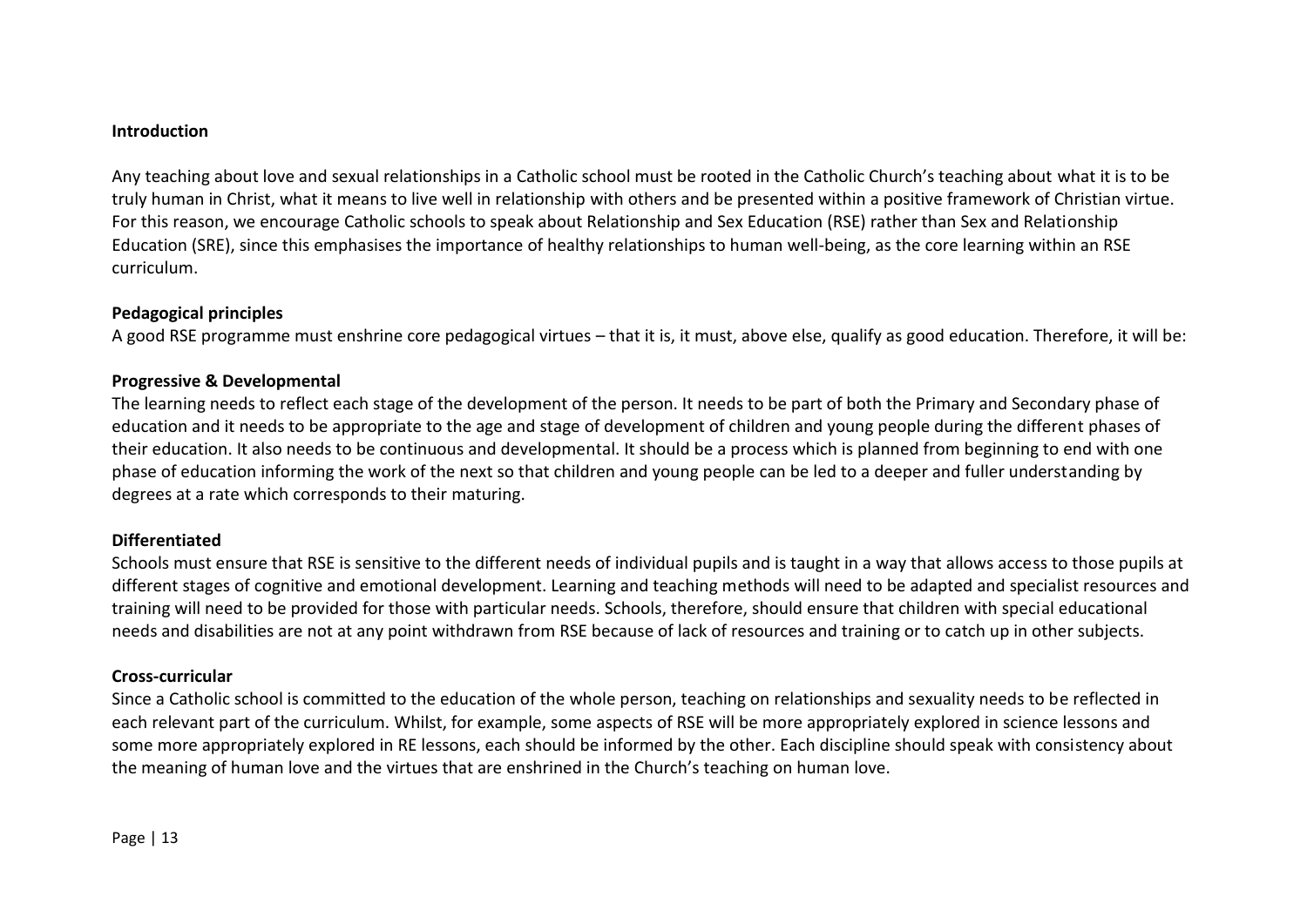#### **Integrated**

A well-planned programme will not just ensure that there is correspondence between phases and across disciplines but will ensure that parents are fully involved in the planning and evaluation of the teaching of relationships and sexuality. Ideally, pupils should hear a consistent message about the meaning and value of human sexuality at home, in the parish and at school. This can only be achieved if the home, parish and school work to integrate the teaching of RSE.

## **Co-ordinated**

None of these educational goals are possible if RSE is not given the time and importance it deserves by those who plan and implement its delivery in school. RSE must be taken seriously by school leaders; led properly by someone who has the time and expertise to co-ordinate the subject with dedication and commitment at a senior level; taught by those committed to doing it well; taught as part of a whole-school approach by those who are able to celebrate – not merely tolerate – the teaching of the Church on love and human sexuality.

## **Balanced**

Whilst promoting Catholic virtues, schools should ensure that children and young people are offered a broad and balanced RSE programme which provides them with clear factual, scientific information when relevant and meets the statutory requirements placed on schools. In secondary schools this includes teaching students about the laws relating to forced marriage, female genital mutilation, abortion and equalities legislation (including the Marriage (Same Sex Couples) Act 2013).

# **The structure of this model curriculum.**

This model curriculum covers KS3, KS4 and KS5 and is based on three core themes within which there will be broad overlap. It is adaptable to the age and ability of the pupils. The three themes are:

- Created and loved by God (this explores the individual) The Christian imperative to love self, made in the image and likeness of God, shows an understanding of the importance of valuing and understanding oneself as the basis for personal relationships.
- Created to love others (this explores an individual's relationships with others) God is love. We are created out of love and for love. The command to love is the basis of all Christian morality.
- Created to live in community local, national & global (this explores the individual's relationships with the wider world) Human beings are relational by nature and live in the wider community. Through our exchange with others, our mutual service and through dialogue, we attempt to proclaim and extend the Kingdom of God for the good of individuals and the good of society.

Each theme covers the core strands of 'Education in Virtue' and 'Religious Understanding' as well as strands which cover the PSHE content of the theme.

Page | 14